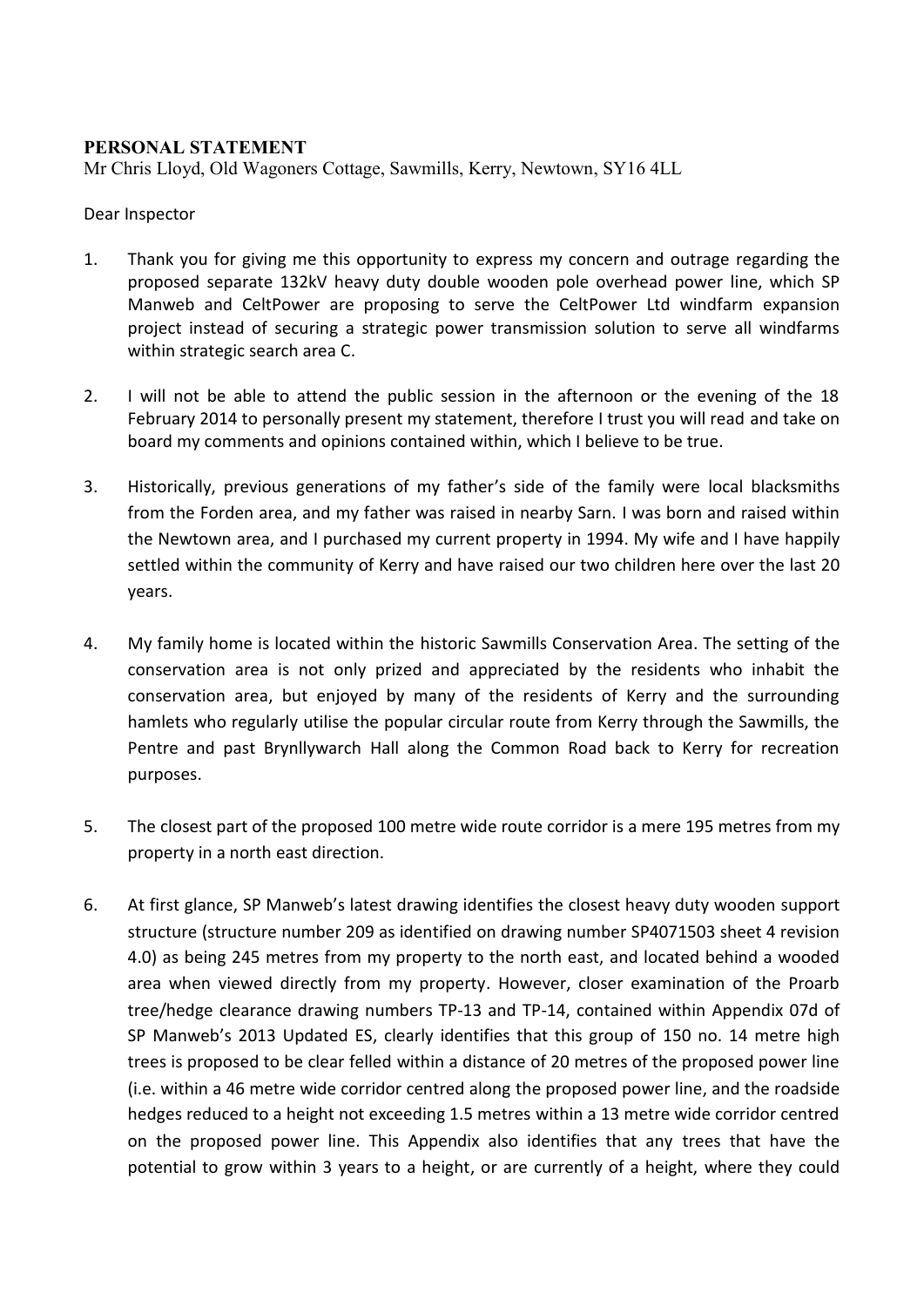topple within a distance of 3.5 metres from the proposed power line would also be felled to the ground.

- 7. The next double pole structure in the sequence of supports to the north (structure number 208R) would also at first glance appear to be located in front of a group of large trees alongside the Nant Meheli brook, and therefore mitigated by this backdrop of trees. However, Appendix 07d reveals that these larger trees will also be felled because of their proximity to the proposed power line; therefore the background screening will be removed.
- 8. The three, thick, power line conductors plus the under slung earth wire will obviously be clearly visible from my property; as they will be strung from the top of these large structures at a height of nearly 14 metres above ground level. Whilst SP Manweb may argue that the modern farm buildings of Glanmiheli Farm are industrial in appearance, and will lessen the impact of this particular section of the line; it must be noted that as part of the planning approvals for these new farm buildings, a row of tree planting was proposed and conditioned on both sides of the B4568 county highway as a mitigation measure to screen these buildings from the properties within The Sawmills Conservation Area (see copies of decision notices, planning reports and approved plans that accompany this statement). Examination of Appendix 07d reveals that the hedgeline beneath the 13 metre wide corridor of the proposed overhead power line will be reduced to 1.5 metres in height, and a great number of the trees planted as mitigation screening will be removed if the overhead power line is approved, thereby exposing the farm buildings to the conservation area to the detriment of not only myself and my neighbours, but everyone that visits and enjoys the conservation area for recreational purposes.
- 9. Viewpoint number 08D (Volume 4 of the 2013 ES) seeks to suggest that the power line and structures will barely be visible from my property because of existing trees. SP Manweb's description of the viewpoint implies that the landscape already contains a number of overhead power lines and other wooden pole structures, and concludes that the addition of an additional power and support structures would not constitute a "major new feature in the landscape".
- 10. The reality of the situation is that the existing 3-wire 11kV power line clearly visible in the viewpoint photograph is supported on slender single pole structures of a height of about 7 metres, and the 5 metre tall BT pole and single cable is not an unusual feature in any roadside hedge. The proposed 14 metre tall heavy duty double pole structures topped by 6 metre wide, 2 metre high steel gantries on the other hand would be an alien and particularly intrusive new feature within the landscape.
- 11. SP Manweb's conclusion regarding this particular viewpoint is dismissive at best, and one that I consider to be extremely patronising.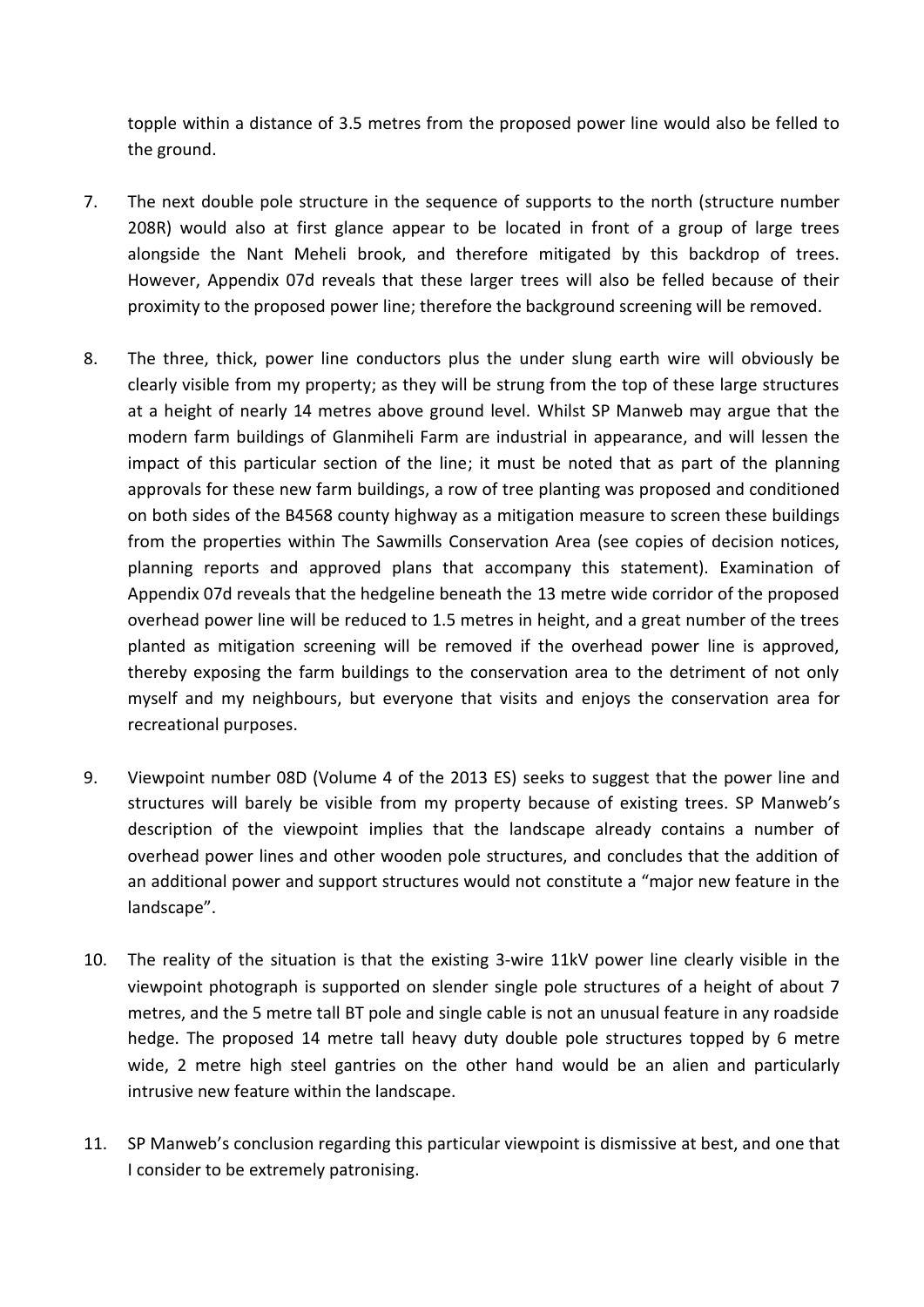- 12. In addition to the viewpoints from our property, we do of course travel on a daily basis to and from our property, therefore the proposed overhead power line and heavy duty support structures will be a very dominant feature that we would be forced to endure as we go about our daily lives within this beautiful unspoilt area.
- 13. During the protracted design process, but after selecting the route, the proposed power line was relocated slightly further away from the Sawmills to the east and south east of the conservation area when SP Manweb belatedly realised the existence of the conservation area during 2009. Viewpoint number 08 (Volume 4 of the 2013 ES) suggests that the power line will not be visible to the east of conservation area in this direction because the wires and structures will be obscured by a small mound and trees; however if the viewpoint was taken from the crossroads or at any other location along the B4368 along the perimeter of the conservation area, the line and support structures would be clearly visible as it crosses the B4568 to the north and traverses the hillside to the south. This viewpoint should be totally disregarded as it intentionally seeks to hide the true impact of this section of the overhead power line.
- 14. During the consultation process, my wife and I and our neighbours have repeatedly requested that SP Manweb give proper regard to the nature and historic value of the conservation area and its setting, and requested detailed consideration to be given to undergrounding a section of the line within the B4568. This request has been dismissed on the grounds that the additional cost of undergrounding could not be justified because SP Manweb claim to have a duty to provide the cheapest possible connection; and on the grounds that an underground section would result in the need for unsightly terminal structures comprising of 4 wooden posts.
- 15. The extent of the additional cost to underground this relatively small section of the line has never been quantified; and the attitude of SP Manweb regarding additional costs seems to fly in the face of their duties and the statements made by the right honourable Michael Fallon, (The Minister of State, Department for Business, Innovation and Skills) during the House of Commons debate on 12 February 2014 $^1$  who stated :-
- 16. *"Under the current regulatory framework, it is for the network companies to submit proposals for new infrastructure to the regulator, Ofgem, and to the relevant planning authorities. The proposals must be based on a well-justified need case, such as new generation connection or maintenance of a safe and secure network. The companies also propose routes and types of infrastructure, and in doing so they are required to make a balanced assessment of the benefits*

<sup>1</sup> Daily Hansard - Westminster Hall – 12 February 2014 - Column 331WH

http://www.publications.parliament.uk/pa/cm201314/cmhansrd/cm140212/halltext/140212h0002.htm#140212h0002.htm spmin2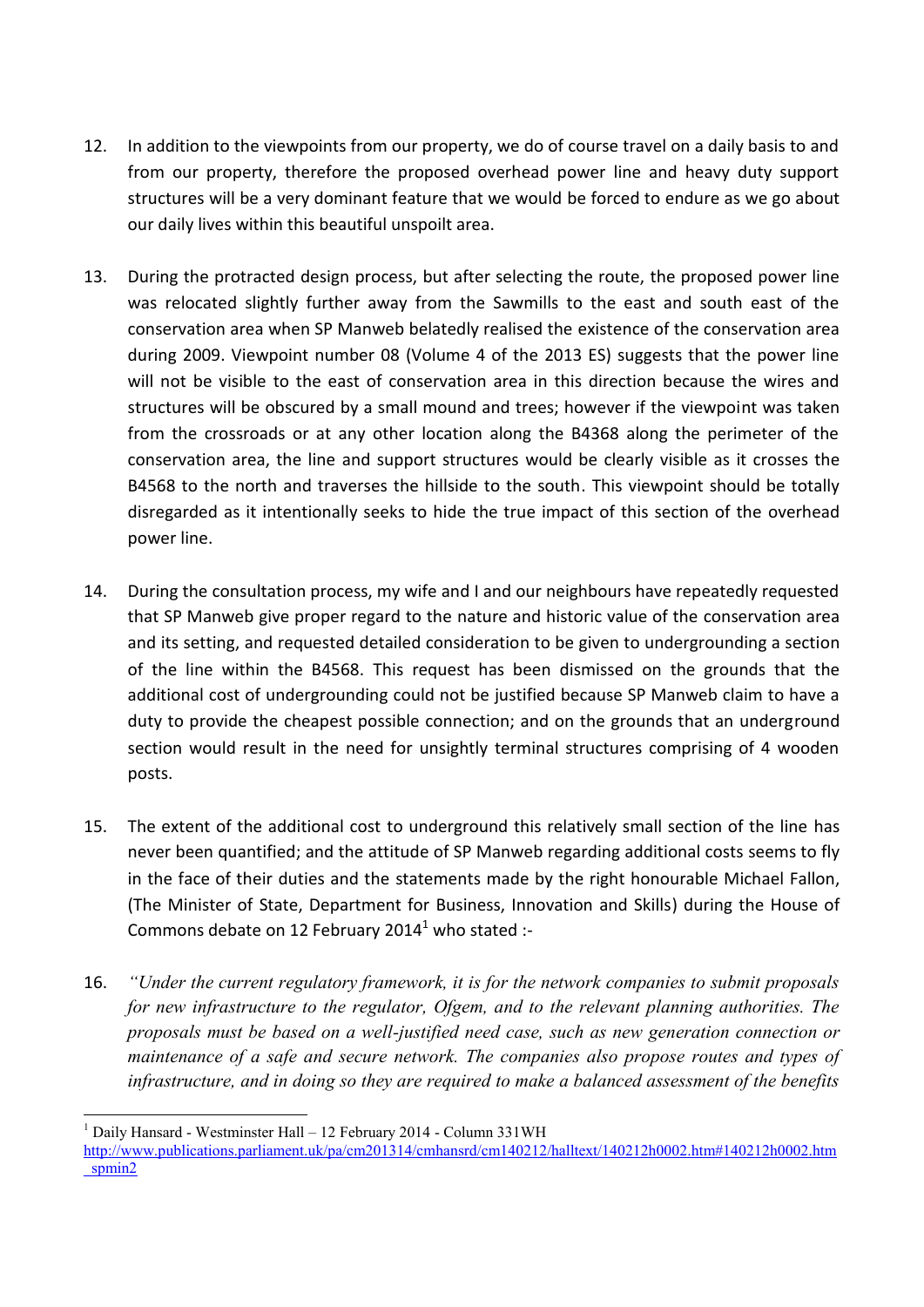*of reducing any adverse environmental and other impacts of new infrastructure against the costs and technical challenges of doing so following extensive consultation with stakeholders. Those requirements are set out in their licence obligations under the Electricity Act 1989 to develop economic and efficient networks and to have regard to the preservation of amenity and the mitigation of effects that their activities might have on the natural beauty of the countryside.*

- 17. *In addition to the legal requirement to consider the wider impact of new infrastructure, Ofgem published in July 2013 information for stakeholders on how that should be taken into account. That clarifies the fact that network companies are required to consider wider impacts and alternative solutions to overhead lines. That regulatory approach is reinforced by the Government's energy national policy statements. They set out the framework for factors to be considered when consenting to an infrastructure project of national significance. They make it clear that for electricity networks cost should not be the only factor in determining the type of network technology used, and that proper consideration should be given to other feasible means of connection, including underground and subsea cables."*
- 18. We have also repeatedly requested that SP Manweb consider a less intrusive support system such as the single pole Trident design. Again, whilst SP Manweb indicated that a single pole design would be drawn up for consideration past the Sawmills, no detailed plans have ever been made available for comparison; and such a proposal has been dismissed on the assumption that the landowners would not welcome it as the shorter spacings would result in more poles and opposition from agricultural landowners. Whilst I understand and acknowledge that the intermediate single pole version of the heavy duty wooden pole support system would result in shorter spacings, the visual impact would be less and the total number of poles (and therefore cost) would be reduced.
- 19. From viewing the information discussed during the Legacy inquiry, I am also aware that the new unearthed Trident design proposed for that scheme consisted of much shorter and less intrusive support structures with greater spacings (up to 200 metres) than that afforded by the heavy duty three phase conductors and under slung earth wire proposal for this overhead line. I can only conclude that SP Manweb have failed to provide the best possible overhead solution because of an inappropriately located customer substation on ground with inadequate earthing characteristics.
- 20. It must also be noted that SP Manweb wish to keep all their options open to micro site any of the proposed support structures to any other location within the 100 metre wide route corridor along the entire route in the event that an agreement for the location of any particular pole does not meet with the approval of the landowner, or there are unforeseen ground conditions etc. Not only does this over generous micro siting option make a complete mockery of the documents and conclusions put forward within the Environmental Statement documents, the relocation of support structures resulting in longer spans between structures